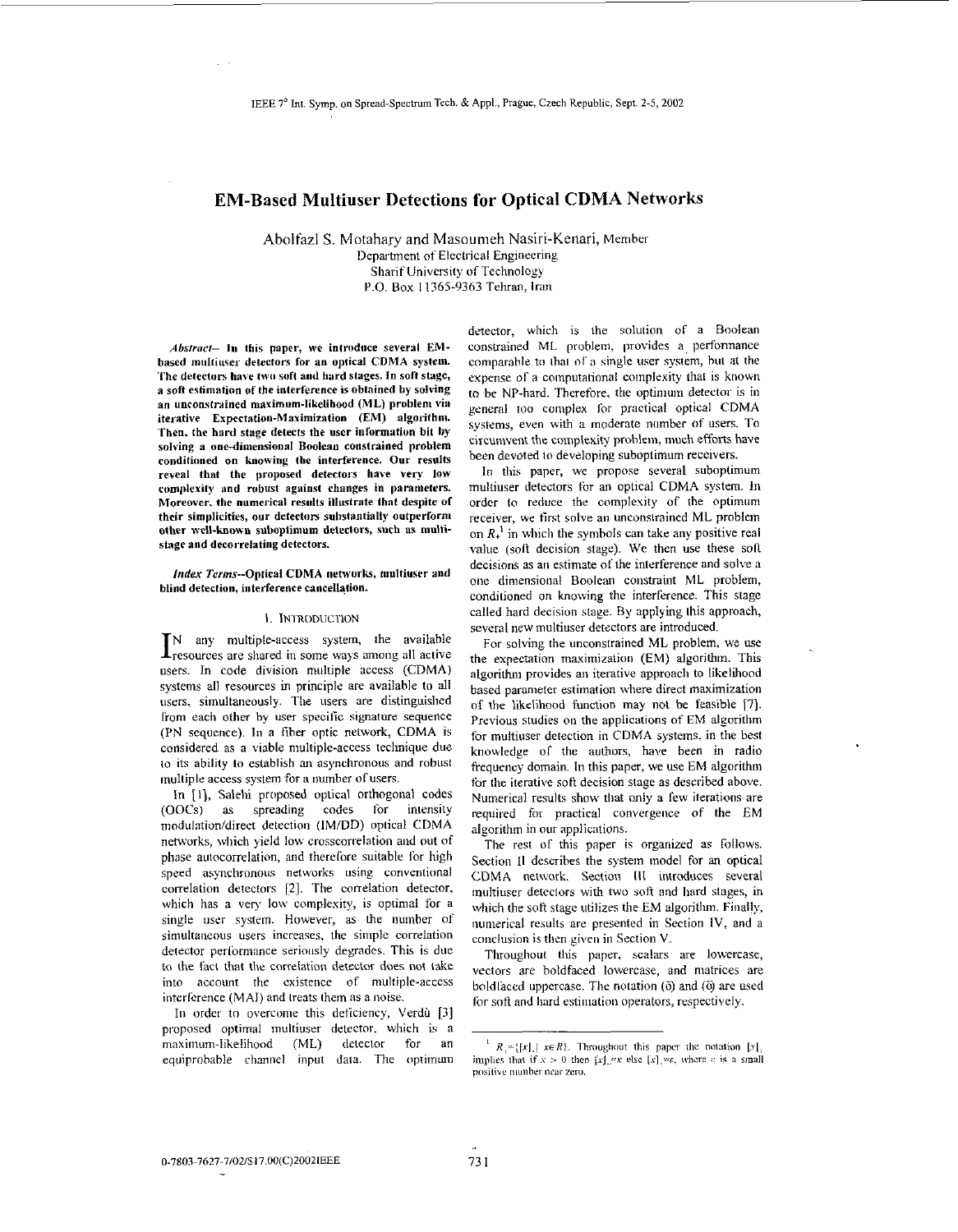## 11. SYSTEM **MODEL**

We consider an intensity modulation/direct detection (IM/DD) optical CDMA network with *M* users. Each user uses an on/off keying  $(OOK)$  modulation for transmitting independent and equiprobable binary data over **a** common optical channel. The signature sequence is OOC with property  $(F, w, \lambda_{\alpha}, \lambda_{\alpha})^2$ , where  $F$  is the signature code length (or processing gain,) and *w* is the weight of codes.

Let  $b$ <sub>i</sub> $l$ ] $\in$  {0,1} be the transmitted bit of the *i*th user at *l*th bit interval and  $c_i=[c_1,..., c_n,..., c_{i'}]$ <sup>*T*</sup> be its signature code. Then the received intensity signal can he written as

$$
x(t) = \sum_{j=1}^{F} \sum_{i=1}^{M} \sum_{l} \lambda_{i} b_{i}[l] c_{ji} \Pi(t - lT - \tau_{i}) + \lambda_{d} , \qquad (1)
$$

where  $\lambda_i$ , and  $\tau_i \in [0, T)$  are the signal strength and the relative transmission delay of user *i*, respectively. The term  $\lambda_d$  represents the dark current effect.  $\Pi(t)$  is a rectangular waveform with amplitude one and duration *T.* 

For simplicity of presentation, the system is assumed synchronous. The generalization to the asynchronous case is straightforward and will not be considered here. For a synchronous system, **a** more convenient form of (I) is in discrete vector notation as follows

$$
\mathbf{x} = [x_1, x_2, ..., x_F]^T = \Lambda \mathbf{C} \mathbf{b} + \lambda_{\mathbf{d}} \mathbf{u}, \qquad (2)
$$

where  $C=[c_1 c_2 ... c_M]$ ,  $\mathbf{b}=[b_1 b_2 ... b_M]^T$ , and  $\Lambda=diag(\lambda_1, \lambda_2)$  $\lambda_2, \ldots, \lambda_M$  represent the signature sequences matrix, **users** hits vector, and users power matrix, respectively, and **u** denotes a vector of all one. Also  $x_i$  is the received intensity at chip interval *j*, for  $j=1,2,...,F$ . Note that in **a** fiber optic system, the backgound noise is *weak,* and thus it is neglected in **(2).** Fig.1 shows an equivalent discrete model of this network. Received signal is passed through photo detector. We usually expect a Poisson process at the output of **a** photo detector. That is if the photo counts collected from **a**  chip position *j* is denoted by  $y_i$ , then  $y_i$  s can be modeled **as** Poisson random variables, i.e.,

$$
\mathbf{y} = [y_1, y_2, \dots, y_F]^T \approx Poisson(\mathbf{x}), \qquad (3)
$$
  
where **x** is given by (2).

bit based on the following decision rule The correlation detector for user *i* detects the user's

$$
\mathbf{c}_j \mathbf{y}^T \geqslant \eta \,, \tag{4}
$$

where  $\eta$  is a threshold which depends on the user power and dark current intensity. This simple detector is optimal only in a single user system. The ML detector decides hased on the following rule **[3]** 

$$
\mathbf{b} = \arg \max_{\mathbf{b} \in \{0,1\}^M} L_{\mathbf{y}}(\mathbf{b}), \tag{5}
$$



**Fig.** 1. **The direrrle** model **ofsn** uptical **CDMA** system.

where

$$
L_{y}(\mathbf{b}) = \log f(\mathbf{y}|\mathbf{b}), \qquad (6)
$$

is the log-likelihood function and  $f(y|b)$  denotes the density function of *y* conditioned on **b**. This detector incidentally is identical to the MAP detector for an equiprobable channel input data. The computational complexity of this detector is known to be NP-hard. Several suboptimum multiuser detectors for mitigating the complexity of the optimum receiver have been proposed. **These** detectors mostly have the following structure

$$
\sum_{j=1}^p s_j y_j \lesssim \eta \,,\tag{7}
$$

where  $s_i$  is are the weighting coefficients. In this structure, those chips obsewing stronger interference are weighted smaller compared to the other chips.

#### *III. MULTIUSER DETECTION*

In this section, we propose several EM-based multiuser detectors, which contain two soft and hard stages. The soft **stage is** implemented iteratively using EM algorithm. We describe the soft and hard decision stages in part **A** and B, respectively. In pait *C* we summarize some advantages of the new detectors.

#### $A.$  *Soft decision stage*

111 this stage, we relay Boolean constrained in *(5)*  and assunie that the transmitted bits vector **b** belong to  $R<sup>M</sup>$ . With this assumption, the log-likelihood function, i.e.,  $L_y(\tilde{b})$ , is concave [5] and bounded below, therefore it has only global maximum that can **be**  found via EM algorithm. and in sequel the convergence to the glohal maximum is guaranteed *[7].* 

Fig.2 shows **a** new equivalent mathematical model for the network. Note that the models of Figs.1 and **2**  are equivalent if we set

$$
\sum_{i=1}^{M} \lambda_{d}^{(i)} + \widetilde{\lambda}_{d} = \lambda_{d} , \qquad (8)
$$

where  $\lambda_{ii}^{(i)}$  is the dark current assigned to the *i*th user. The photo counts of each user, i.e.,  $\mathbf{n} = [N_{1i},$  $N_{2i},...,N_{Fi}$ <sup>T</sup>, plays the role of the complete data, where  $N_{ii}$  represents the photo counts due to *i*th user collected at jth chip interval. The whole complete data is represented by  $z=[N,r]$ , where  $N=[n_1 n_2 n_M]$  is photo counts matrix with the columns as described above,

Even though we use the OOC as signature code for performance evaluation of our proposed detector, any other .<br>signature code can be used as well.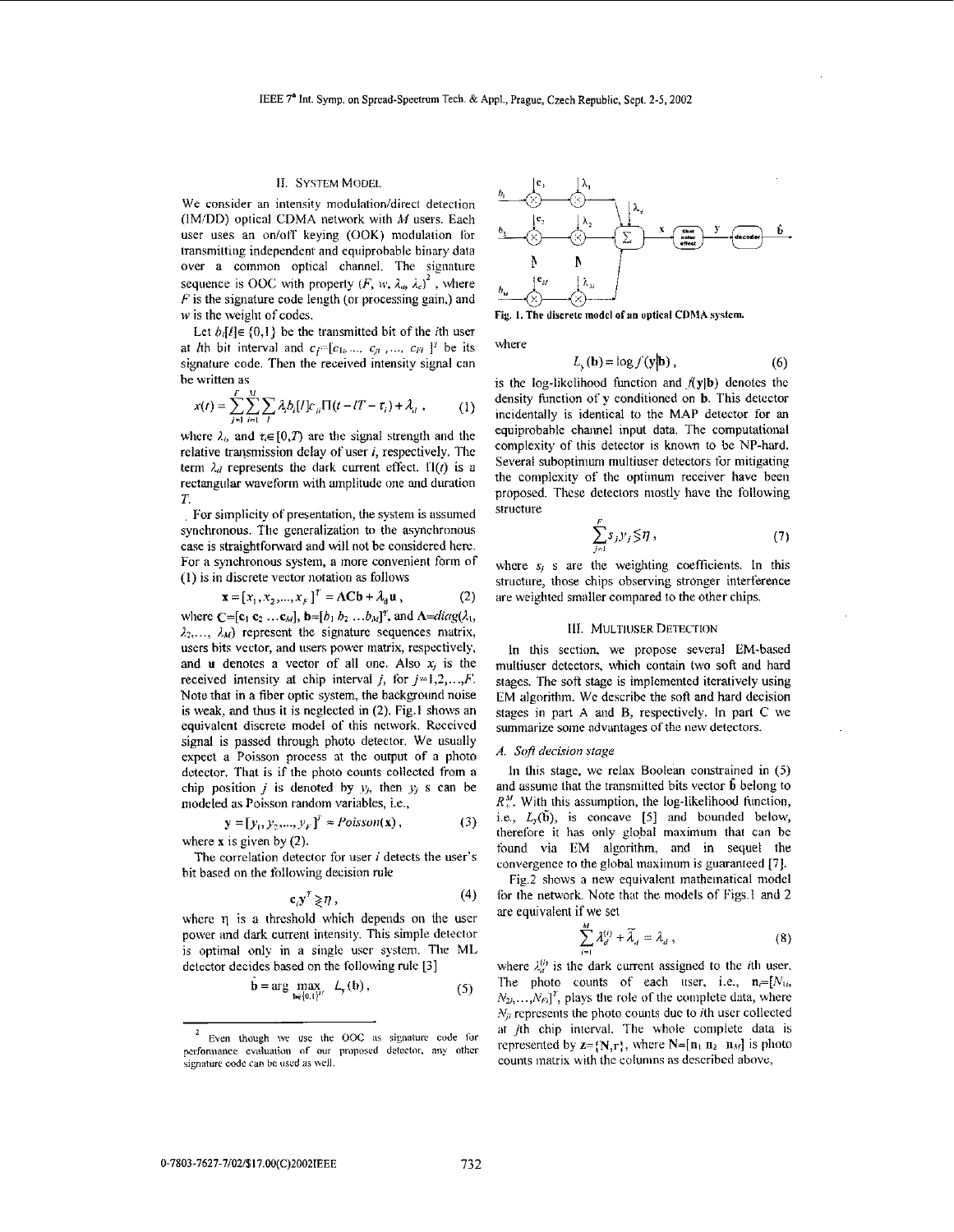## IEEE 7<sup>\*</sup> Int. Symp. on Spread-Spectrum Tech. & Appl., Prague, Czech Republic, Sept. 2-5, 2002



Fig. 2. The complete data for the EM based multiuser detector.

and  $\mathbf{r}=[r_1, r_2, ..., r_F]^T$  is the photo counts vector due to  $\tilde{\lambda}_d$ . The observable data (incomplete data) is related to the complete data with the following many to one mapping

$$
y_j = \sum_{j=1}^{M} N_{ji} + r_j
$$
 for  $j = 1, 2, ..., F$ . (9)

the EM algorithm is implemented in two steps, expectation and maximization, as follow.

The E-step is defined by  $Q$  function  $(10)$  $Q(\widetilde{\mathbf{b}}, \widetilde{\lambda}_d | \widetilde{\mathbf{b}}^{(k)}, \widetilde{\lambda}_d^{(k)}) = E[L_{\mathbf{z}}(\widetilde{\mathbf{b}}, \widetilde{\lambda}_d) | \mathbf{y}, \widetilde{\mathbf{b}}^{(k)}, \widetilde{\lambda}_d^{(k)}],$ where  $L_{\ell}(\vec{b}, \lambda_{d}) = \log f(\vec{z} | \vec{b}, \lambda_{d}).$ 

By taking the expectation, we simply obtain

$$
Q(\widetilde{\mathbf{b}}, \widetilde{\lambda}_j \mid \widetilde{\mathbf{b}}^{(k)}, \widetilde{\lambda}_d^{(k)}) = \sum_{j=1}^k \sum_{i=1}^M c_{ji} |\alpha_{ji}| \log(\widetilde{\delta}_i \lambda_i + \lambda_d^{(k)}) - \widetilde{\delta}_i \lambda_i|
$$
  
+ 
$$
\sum_{i=1}^j [\beta_j \log \widetilde{\lambda}_d - \widetilde{\lambda}_d]
$$
 (11)

(the symbol " $\equiv$ " denotes the equivalent up to a constant term which is independent from  $\hat{b}$ ), where in appendix A we show

$$
\alpha_{ji} = E[N_{ji}|\mathbf{y}, \widetilde{\mathbf{b}}^{\{\mathbf{k}\}}] = \frac{c_{ji}(\widetilde{b}_i^{[\mathbf{k}]} \lambda_i + \lambda_a^{(i)})}{\sum_{i=1}^N c_{ji} \widetilde{b}_i^{[\mathbf{k}]} \lambda_i + \lambda_a} y_j, \qquad (12)
$$

$$
\beta_j = E[r_j|\mathbf{y}, \widetilde{\mathbf{b}}^{[k]}] = \frac{\widetilde{\lambda}_d^{[k]}}{\sum_{i=1}^M c_{ji} \widetilde{b}_i^{[k]} \lambda_j + \lambda_d} y_j.
$$
 (13)

Since the  $Q$  function in (11) is a separable function of  $\tilde{b}_1, \tilde{b}_2, \ldots, \tilde{b}_M, \tilde{\lambda}_d$ , the following problem in the M-step:

$$
\{\widetilde{\mathbf{b}}^{[i+1]}, \widetilde{\lambda}_{d}^{[i+1]}\} = \arg\max_{\substack{\widetilde{\mathbf{b}} \in \mathbb{R}_{\infty}^{M} \\ \widetilde{\lambda}_{j} \in R_{\infty}}} Q(\widetilde{\mathbf{b}}, \widetilde{\lambda}_{d} \mid \widetilde{\mathbf{b}}^{[k]}, \widetilde{\lambda}_{d}^{[k]}), \quad (14)
$$

has a closed form solution for  $\tilde{b}_i$  s and  $\lambda_d$ . After some algebra, we obtain

$$
\widetilde{b}_{i}^{(\lambda+1)} = \begin{bmatrix} \sum_{j=1}^{F} \alpha_{ji} c_{ji} \\ \frac{\partial \widetilde{b}_{i}}{\partial t} & -\lambda_{il}^{(i)} \end{bmatrix}, \qquad (15)
$$

$$
\widetilde{\lambda}_{d}^{[k+1]} = \frac{\sum_{j=1}^{F} \beta_{j}}{F}.
$$
 (16)

The equations  $(12)$ ,  $(13)$ ,  $(15)$ , and  $(16)$  can be used iteratively to obtain the unconstraint ML solution.

We can divide the dark current among the users, i.e.,

 $\lambda_n^{(0)}$ s in (8), in two ways as follows:

1) Case 1: known dark current

When the dark-current intensity is known, we do the following division

$$
\lambda_d^{(i)} = \frac{\lambda_d}{M} \; ; \; \widetilde{\lambda}_d = 0 \; . \tag{17}
$$

In this case, the detector is implemented iteratively using equations  $(12)$  and  $(15)$ , and equations  $(13)$  and  $(16)$  are not used, also  $(11)$  is modified as

$$
Q(\widetilde{\mathbf{b}}|\widetilde{\mathbf{b}}^{[k]}) \equiv \sum_{j=1}^{F} \sum_{i=1}^{M} c_{ji} [\alpha_{ji} \log \widetilde{\delta}_{i} \lambda_{i} - \widetilde{\delta}_{i} \lambda_{i}]. \qquad (18)
$$

2) Case II: unknown dark current

In this case, information symbols and dark current must be estimated simultaneously, and thus we set

$$
\lambda_d^{(i)} = 0 \; ; \; \widetilde{\lambda}_d = \lambda_d \; . \tag{19}
$$

Now the detector is implemented iteratively using equations (12), (13), (15), and (16).

## B. Hard decision stage

In this stage, the solution of the soft decision stage, i.e. b, is converted onto a valid data point through a suboptimum mapping, as follows. Interference at the *i*th chip of user  $i$  is estimated using the soft decisions as:

$$
\widetilde{I}_{ji} = \sum_{k=1}^{M} c_{jk} \widetilde{b}_k \lambda_k + \lambda_j, \qquad (20)
$$

where  $\lambda_d$  can be replaced with  $\lambda_d$  if the dark current is unknown and must be estimated by (16). Then, the user  $i$ 's bit is detected by solving the following onedimensional Boolean constrained ML problem conditioned on having interference as (20)

$$
b_i = \arg\max_{h \in \{0\}} \log f(\mathbf{y} | \mathbf{1}_i, b_i) \tag{21}
$$

where  $\tilde{\mathbf{l}}=[\tilde{l}_{1i}, \tilde{l}_{2i}, \dots, \tilde{l}_{ri}].$  Solving the above problem leads to

$$
\hat{b}_i = \arg \max_{b_i \in [0,1]} \sum_{j=1}^F c_{ji} [y_j \log(b_i \lambda_i + \widetilde{I}_{ji}) - b_i \lambda_i]. \tag{22}
$$

#### C. Advantages of proposed detector

The proposed detector has some crucial advantages as follows:

- Low complexity: there is not any comparison required at soft decision stage. Only at hard decision stage, M comparisons are required, one for each user. Moreover, the numerical results show that two or three iterations are sufficient for the EM algorithm convergence.

- Unique convergence: in contrast to the multistage receiver, the performance of this detector does not depend on the initial estimation at first iteration, and global convergence can be achieved for any initial values.

- Robustness: in this detector, the knowledge of the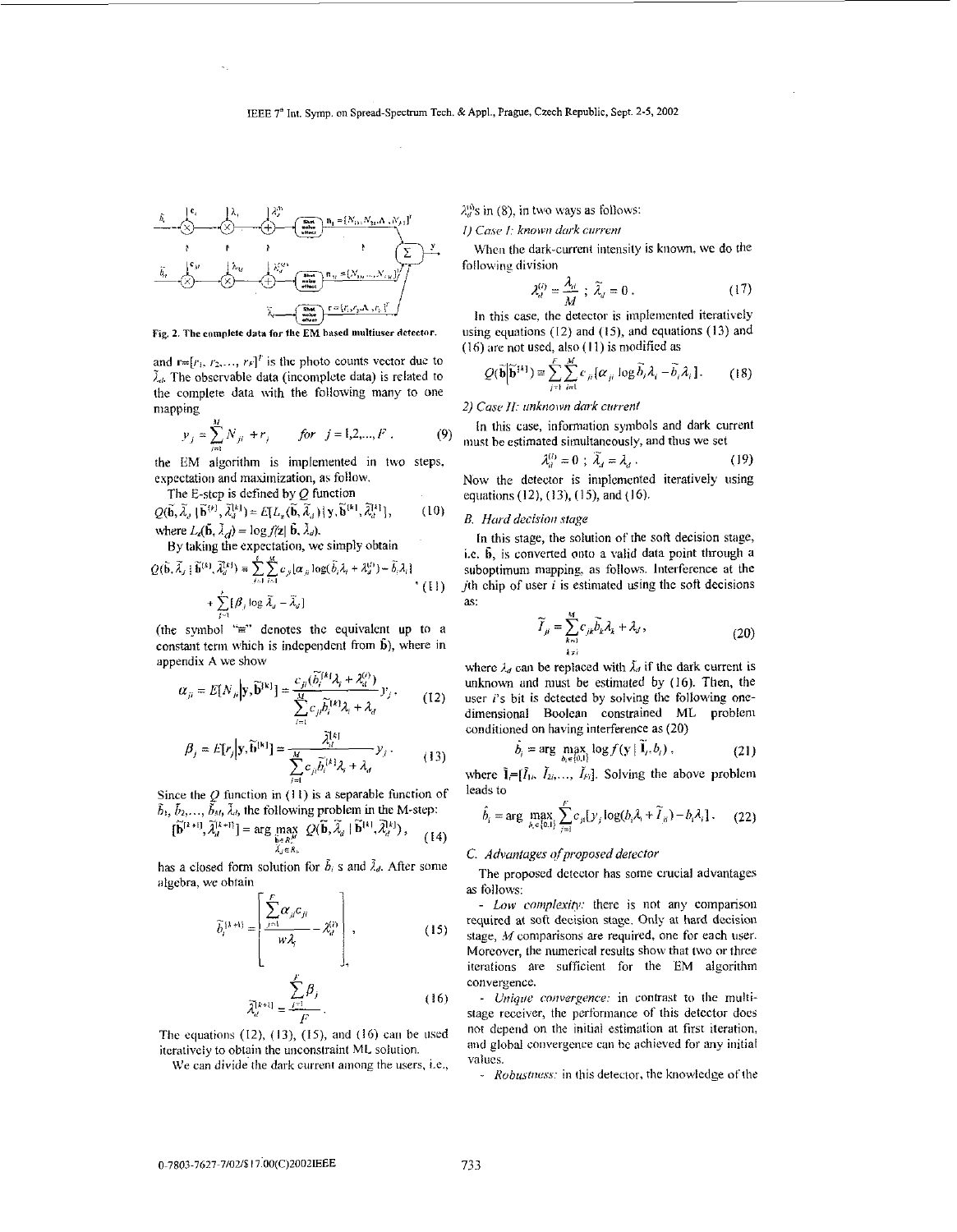**dark** current intensity is not required ancl in **fact** the dark current can be estimated simultaneously.

- *Bliridiress:* there is **n** *\,cy* interesting result from  $(12)$ ,  $(13)$ , and  $(15)$ , as follows. If we want to decode information bit of only one user, we do not need to know the powers and bits of the interfering users, separately. We actually need to estimate  $\delta = \delta \lambda_i$ . By substituting  $\delta_i$  in (12), (13), and (15) we obtain

$$
\alpha_{ji} = \frac{c_{ji}(\delta_i^{[k]} + \lambda_d^{(i)})}{\sum_{i=1}^M c_{ji} \widetilde{\delta}_i^{[k]} + \lambda_d} y_j,
$$
\n(23)

$$
\beta_j = \frac{\widetilde{\lambda}_d^{i+1}}{\sum_{i=1}^M c_{ji} \widetilde{\delta}_i^{i+1} + \lambda_d} y_j,
$$
\n(24)

$$
\widetilde{\delta}_i^{\{i+1\}} = \frac{\sum_{j=1}^n \alpha_{ji}}{w} \,. \tag{25}
$$

Now, the interference can be estimated as

$$
\widetilde{I}_{\mu} = \sum_{k=1}^{m} c_{jk} \widetilde{\delta}_k + \lambda_d \,. \tag{26}
$$

The final hard stage can be implemented by **Eq. (22).**  This detector requires the same knowledge as required hy the decorrelating detector; even though; as *our*  simulation results indicate, it substantially outperforms the decorrelating detector.

#### **1V. NIiMRRICAI. KESIJI :IS**

**In** this section, some numerical results are presented to demonstrate the performance of our proposed detectors. For simulation, we consider a chip synchronous OOK-CDMA with OOC signature sequence (200,3,1,1). The maximum number of user is **33** [1]. The bit error rates of the proposed detectors are obtained by Monte Carlo simulation and then compared with those of various previously proposed detectors, namely the decorrelating, multi-stage. and known interference detectors. Note that the performance of the known interference detector is a lower bound for the perforniance of the optimum detector  $[4]$ . Intensity of all users is assumed to be identical and the dark current intensity is chosen to **be**  0.1. **As** mentioned before, in our proposed detectors the initial value of the transmitted bits at soft stage can he chosen arbitrary. In simulation, **wc** havc. however. set the sofi initial values of the other user bits equal to half value of the desired user (user one) power.

It must be noted that although the average performance of the system depends on the number of simultaneous users, the performance at a particular instance is dictated by the interference pattern. So, we consider three interference patterns. First, we consider weak interference pattern in which only one



Fig. 3. bit error probability of user one versus intensity for case 2, where  $F=200$ ,  $w=3$ , and  $M=8$ .



Fig. 4, bit error probability of user one versus intensity for case 3, where  $F=200$ ,  $w=3$ , and  $M=8$ .

of the three marked chips of the desired user signature code collides with interfering pulses. In the second pattern, we assume only two marked chips collide with interfering pulses, and in **last** pattern, we consider the case in which all three marked chips will collide with interference pulses.

Figs. **3-4,** present the plots of bit error rate versus the user's powers for cases *2-3.* respectively. **As** can he observed, for all cases, EM multiuser detector substantially outperforms the multi-stage and decorrelating detectors.

In the above simulations, we have assumed that the dark current intensity is known. To investigate the robustness of the above receivers, we have evaluated